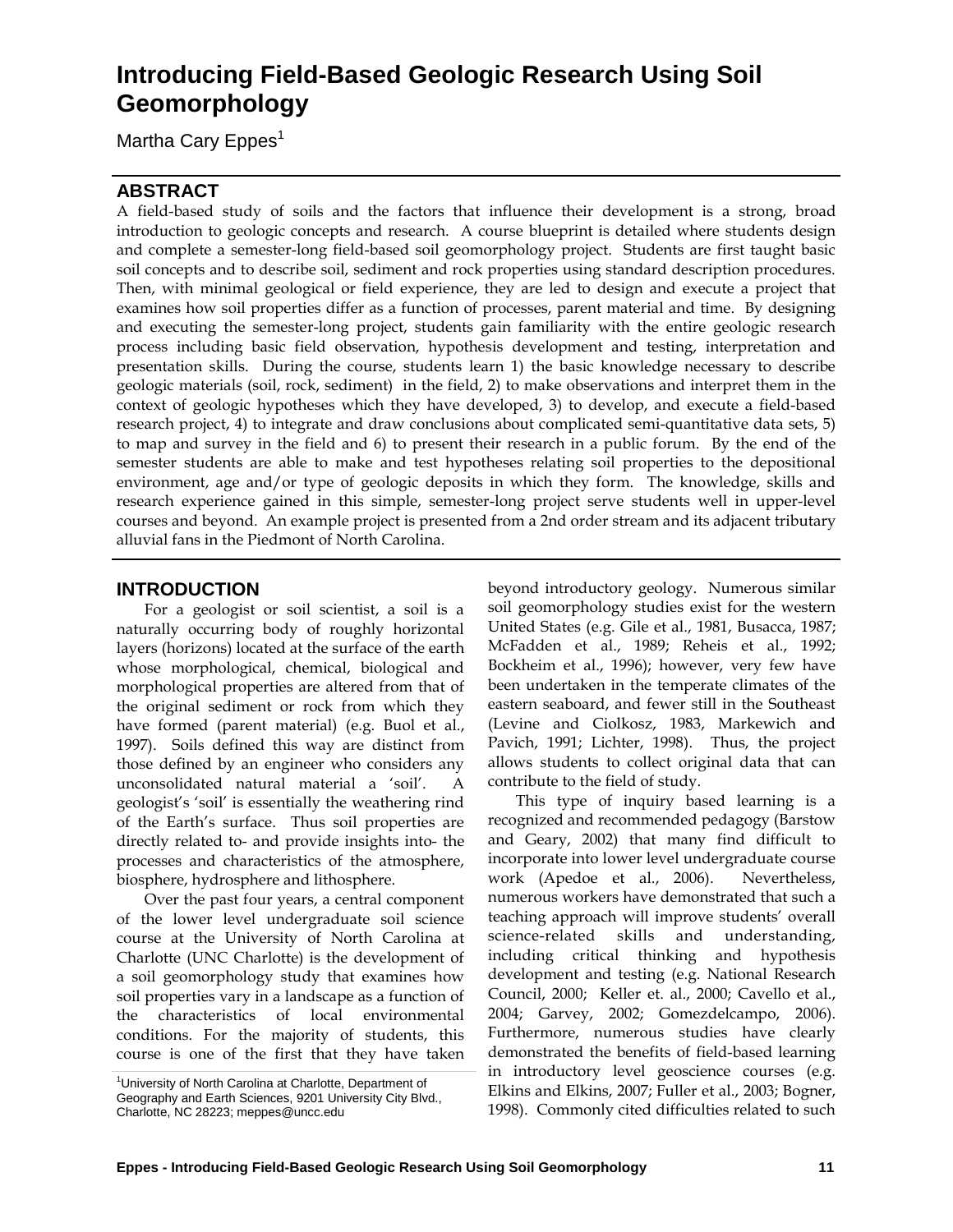| Location:                                  |               |                      |                                                                                                                                                                |                                                                                                    |                                                                                   |                                                                                                                                                                           |                               | Date:                       |                                                                                                                                                                                          |                                                                                                                                       | Time:                                                                                  |              |  |
|--------------------------------------------|---------------|----------------------|----------------------------------------------------------------------------------------------------------------------------------------------------------------|----------------------------------------------------------------------------------------------------|-----------------------------------------------------------------------------------|---------------------------------------------------------------------------------------------------------------------------------------------------------------------------|-------------------------------|-----------------------------|------------------------------------------------------------------------------------------------------------------------------------------------------------------------------------------|---------------------------------------------------------------------------------------------------------------------------------------|----------------------------------------------------------------------------------------|--------------|--|
| Pit Designation:                           |               |                      |                                                                                                                                                                |                                                                                                    |                                                                                   |                                                                                                                                                                           | Described by:                 |                             |                                                                                                                                                                                          |                                                                                                                                       |                                                                                        |              |  |
| Geomorphic Surface:<br>Parent Material(s): |               |                      |                                                                                                                                                                |                                                                                                    |                                                                                   |                                                                                                                                                                           | General Notes:<br>Vegetation: |                             |                                                                                                                                                                                          |                                                                                                                                       |                                                                                        |              |  |
|                                            | Depth Horizon | Color<br>Moist / Dry | Structure                                                                                                                                                      | Gravel %                                                                                           |                                                                                   | Consistence<br>Wet Moist Dry                                                                                                                                              | Pores                         | Roots                       | Texture                                                                                                                                                                                  | Clay Films                                                                                                                            | Bound.                                                                                 | <b>Notes</b> |  |
|                                            |               |                      | Μ<br>m<br>gr<br>pl<br>sg<br>m<br>pr<br>2<br>C<br>cpr<br>3<br>abk<br>VC<br>sbk<br>m<br>₩<br>gr<br>sg<br>pl<br>m<br>pr<br>2<br>C<br>cpr<br>3<br>abk<br>VC<br>sbk | 50<br>0<br>75<br>< 10<br>>75<br>10<br>100<br>25<br>50<br>0<br>75<br>< 10<br>>75<br>10<br>25<br>100 | so po<br>ss ps<br>$\mathbb S$<br>p<br>vs vp<br>so po<br>ss ps<br>s.<br>p<br>VS VD | To<br>ΠC<br>vfr<br>so<br>fr<br>sh<br>fi<br>$\mathsf{r}$<br>vfi<br>vŀ<br>efi<br>e <sub>r</sub><br>ΤΣ<br>To<br>vfr<br>so<br>fr<br>sh<br>fi<br>r<br>vfi<br>٧ŀ<br>efi<br>$e+$ | с<br>m<br>vt<br>Ċ<br>m<br>٧t  | с<br>m<br>٧İ<br>C<br>m<br>V | SICL V1<br>s<br>LS<br>SIL<br><b>SL</b><br>$\mathbb S$<br>SIC<br>SCL<br>с<br><b>SC</b><br>CL<br><b>SICL</b><br>s<br><b>LS</b><br>SIL<br>SL<br>$\mathbb{S}$<br>SCL<br>SIC<br>С<br>CL<br>SC | pt<br>po<br>$\overline{2}$<br>d<br>bı<br>3<br>CO<br>p<br>cobr<br>Γν<br>pt<br>po<br>$\overline{2}$<br>d<br>bı<br>-3<br>CO<br>cobr<br>р | $\leq$<br>a<br>с<br>W<br>g<br>d<br>b<br>$\Xi$<br>a<br>$\mathsf{C}$<br>w<br>g<br>d<br>b |              |  |
|                                            |               |                      | ₩<br>gr<br>m<br>pl<br>sg<br>pr<br>m<br>$\overline{2}$<br>c<br>cpr<br>3<br>abk<br>VC<br>sbk                                                                     | 50<br>0<br>75<br>< 10<br>>75<br>10<br>25<br>100                                                    | so po<br>ss ps<br>$\mathbb S$<br>p<br>VS VD                                       | To<br>TC<br>vfr<br>SO.<br>fr<br>sh<br>fi<br>ŀ<br>vfi<br>vŀ<br>efi<br>e <sub>r</sub>                                                                                       | c<br>m<br>vt                  | Ċ<br>m<br>V1                | <b>STCL</b><br>s<br>LS<br>SIL<br><b>SL</b><br>SI<br>SCL<br>SIC<br>С<br>CL<br><b>SC</b>                                                                                                   | V<br>pt<br>po<br>$\overline{2}$<br>d<br>bı<br>3<br>CO<br>p<br>cobr                                                                    | $\mathbb S$<br>a<br>$\mathbb C$<br>W<br>g<br>d<br>b                                    |              |  |
|                                            |               |                      | m<br>gr<br>₩<br>pl<br>sg<br>m<br>pr<br>$\overline{\mathbf{2}}$<br>C<br>cpr<br>3<br>abk<br>VC<br>sbk                                                            | 50<br>0<br>75<br>< 10<br>>75<br>10<br>25<br>100                                                    | so po<br>ss ps<br>$\mathbb S$<br>p<br>VS VD                                       | To<br>ΤΣ<br>vfr<br>so<br>fr<br>sh<br>fi<br>ŀ<br>vfi<br>٧r<br>efi<br>er                                                                                                    | c<br>m<br>٧t                  | с<br>m<br>v                 | SICL<br>S<br>LS<br>SIL<br>SL<br>$\mathbb S$<br>SCL<br>SIC<br>С<br>CL<br>SC                                                                                                               | V<br>pt<br>po<br>$\overline{2}$<br>d<br>bı<br>3<br>$_{\rm co}$<br>cobr<br>р                                                           | a<br>Ξ<br>$\mathsf{C}$<br>w<br>$\mathsf g$<br>d<br>b                                   |              |  |

**Figure 1. Soil Description Sheet modified from Birkeland (1999) with permission from David Harbor (previously David Jorgensen). Used in conjunction with 'cookbook' instructions for describing soils (Birkeland 1999, Appendix 1), this sheet includes basic components of a complete field description of a single soil pit in a temperate climate and is consistent with description procedures outlined in Soil Survey Staff (1993).** 

field-based courses include expense, travel time and student-teacher ratios (e.g. Williams and Griffiths, 1999). Because soils (weathering profiles) are ubiquitous, however, lack of bedrock outcrop does not preclude completing a soil-based study, which can be developed on even the most urban of college campuses. Furthermore, basic soil field data (e.g. Birkeland, 1999; Soil Survey Staff, 1993; Appendix 1) are similar to those of geomorphology and sedimentology, so most geologists have the background knowledge required to develop such a course. Also, the repetitive nature of soil descriptions allows for working with 3-4 students at a time in a 20-30 student class, while other groups are engaged in activities that they are comfortable with. Finally, the skills and concepts learned during such fieldbased coursework have been demonstrated to be portable to other courses and to be professionally enriching (Kirchner, 1994). Here I describe a blueprint for the UNC Charlotte course that could be employed by almost any geoscience department as a 2nd tier introductory level fieldbased course.

# **SOIL GEOMORPHOLOGY CONCEPTS**

At UNC Charlotte, concepts of pedogenesis and soil geomorphology are taught to students

throughout the semester in separate lectures; however, a separate lecture is not necessary for the field-based component of the course that is described herein. Soil textbooks such as Birkeland (1999), Buol et al., (1997), Schaetzl (2005) and Brady and Weil (1999) are all good references for the following basic soil-geomorphology concepts that should provide a sound starting point for instruction.

A soil profile is described in a similar manner to a rock outcrop. Birkeland (1999; Appendix 1) provides a manual for how to dig a soil pit and describe a soil profile that should be read and reviewed by the instructor and employed by students while in the field. This appendix is a manageable summary of a significant body of widely available soil description literature. In particular Soil Survey Staff, 1993; and Schoeneberger et al., 2002 are both available for free on the web and are excellent resources for the instructor if necessary.

Description of a soil profile incorporates a description of secondary weathering features related to soil development (e.g. horizons, colors, soil structure) as well as any primary features inherent to the parent material such as sedimentary stratigraphy, grain size, or mineralogy. Beginning at the ground surface, soil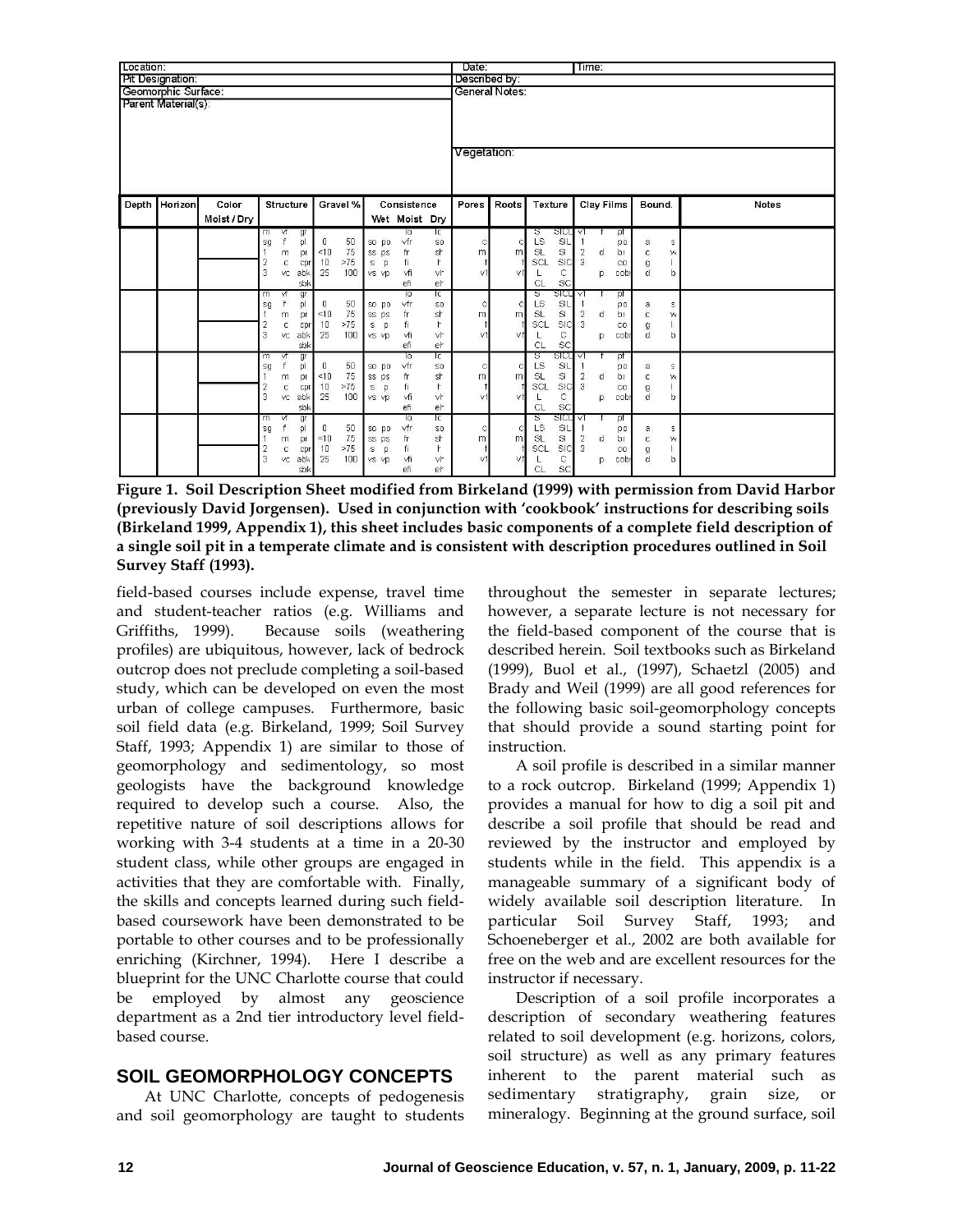

 **Figure 2. A. Location map of study area in North Carolina. B. Topographic and geomorphologic map (typical of those produced by students for the exercise) of Toby Creek field area. The topographic map is provided to students for an 'office mapping' exercise. Contour Interval is 2 feet.** 

horizons are typically vertically stratified with notable horizontal boundaries. Horizon boundaries mark changes in weathering characteristics and are located by marking significant changes in observable properties such as color, structure (natural particle arrangement), texture (grain size), induration, root content and/ or visible pores. Horizon boundaries may or may not coincide with stratigraphic boundaries that mark different sedimentary or rock units. Once horizons are determined, a standard suite of soil properties is described for each horizon in a profile (Figure 1). Horizons are named according to an accepted nomenclature, A, B, C etc., depending on their properties. In a very general sense, A horizons are zones of leaching and of additions from the ground surface (e.g. dust in arid settings, organic material in humid settings). B horizons are zones of accumulation and in situ alteration (e.g. dominated by secondary salts in arid settings, iron oxides and clay in humid settings). C horizons are relatively non-weathered material in which the primary properties of the parent material dominate the horizon.

Once described, soil profile horizons and properties can be employed to better understand the soil forming environment unique to each soil exposure. Soil development is thought to proceed as a function of soil forming factors: climate, organisms, relief, parent material and time (Jenny, 1941). All five factors influence the suite of chemical and physical weathering processes that serve to create any observed soil profile. Soils forming on toe slopes (an aspect of the 'relief' factor), for example, will often exhibit redoximorphic features such as mottled coloring as a result of developing in a wetter soil climate than their backslope counterparts. Differences in microclimate might then be attributable to differences in the runoff and runon of these two landscape positions.

If four of the five soil forming factors are held constant for a group of soils, then the influence of the remaining factor on soil development can be determined. A soil chronosequence, for example, is a series of soils whose properties vary primarily as a function of the age of the exposure of the surface on which they are forming. Deposits or surfaces of similar age should share similar soil properties if other factors of soil formation are held constant. Young soils, for instance might be characterized by relatively thin horizons, and little evidence of insitu alteration of minerals. Well developed older soils, in contrast, would generally exhibit thicker horizons and profiles with relatively greater mass of secondary, translocated or precipitated minerals accumulated in the profile. A suite of inset fluvial terraces or alluvial fans are examples of settings in which a chronosequence might be developed. In a similar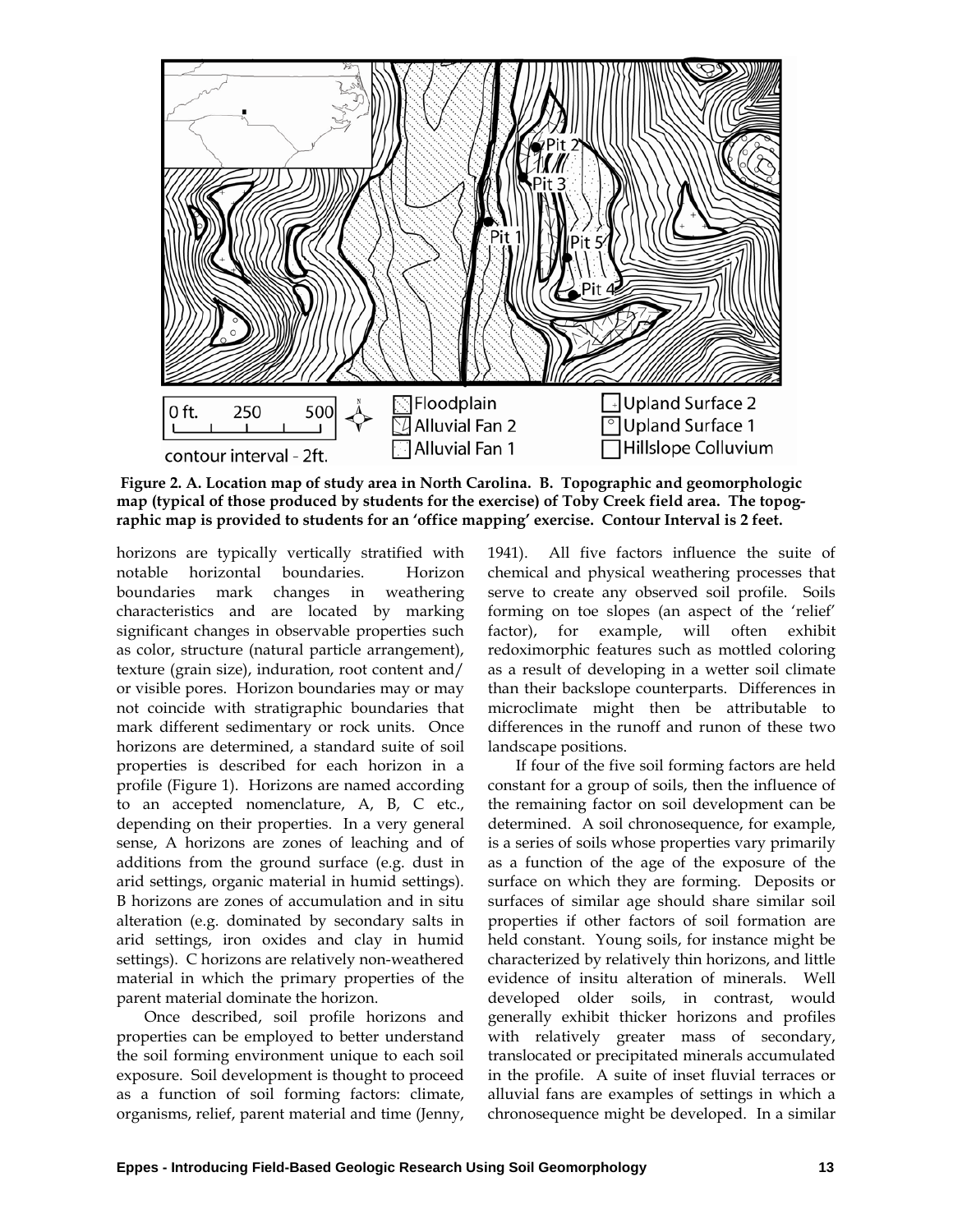manner, a toposequence, climosequence or biosequence can also be examined. The field of study known as soil geomorphology has stemmed from the development of this soil forming factor concept and has contributed to many geologic studies throughout the world.

Soils are most widely employed by geologists as a tool for mapping and correlating geomorphic surfaces and surficial deposits in a variety of environments (e.g. Birkeland, 1990); however their application extends well beyond a relative age dating tool. Soils developing in deposits with numeric age control can be also be employed to determine a calibrated age for deposits that lack alternative age control (e.g. Switzer et al., 1988, Amoroso, 2006). An examination of soil properties can provide insights into landscape evolution related to climate change or tectonics (e.g. Wells et al., 1987, Tonkin and Basher, 1990, Knuepfer and McFadden, 1990, Eppes et al., 2002, Birkeland, et al., 2003,). Soil variability across a landscape typically can also be directly linked to the spatial variability of surface processes at work there (Harrison et al., 1991, Eppes and Harrison, 1999). Finally, because weathering of geologic materials is so closely linked to moisture availability, soil development can be used to evaluate the hydraulic properties of geomorphic surfaces (Arkley, 1963, Young et al., 2004). Chronosequences, climosequences, toposequences, geosequences and biosequences are thus powerful vehicles for introducing and teaching a variety of geologic concepts and skills to students, for developing and testing hypotheses of varying complexity and for introducing students to field work in a simple, three-hour class throughout the course of a semester .

# **COURSE DESIGN**

### **Introduction of Concepts and Skill Building**

During the first two to three weeks of the UNC Charlotte course, students examine a stream cut bank on campus adjacent to the location of their future project. UNC Charlotte is located in the relatively urban Mecklenburg County in the Piedmont of North Carolina (Figure 2). The field site on the UNC Charlotte campus consists of a typical Piedmont 2nd order stream, Toby Creek, incised into a broad flood plain that includes small (1-2 m wide) levees and a number of level benches and low relief tributary alluvial fans projecting out from adjacent hillslopes. There, as a class, we make qualitative observations about the landscape and the sediments and the soils of the site. For example, I have students map the contact between the floodplain and the adjacent hillslope, using concepts such as changes in gradient, geologic and geomorphic units. Students are encouraged to make the connection and distinction between a landform and the underlying sediments which comprise it. Importantly, I help students to recognize the differences between outcrop attributes that are the result of weathering versus inherent features of the parent material. In my experience, students have some difficulty at first with the concepts of "parent material" and of "soil" as a weathering feature (as opposed to the engineering concept of soil as any unconsolidated material). To have students compare unweathered sediment from the stream with weathered sediment in the cutbank serves to emphasize the difference between primary and secondary (weathering) characteristics. By the end of this exercise, students can recognize and name basic landforms and geomorphic concepts.

Next, I divide the class into small groups and have each group claim a small (1 m) wide area of the cut bank that we have been examining. Students are asked to make observations about the exposure starting from ground surface. Armed with butter-knives they have brought from home, they draw horizontal lines where major visible or tangible changes occur in the vertical profile. Often students focus on color, but texture and induration are also important properties to address. We regroup, and I explain that they have just determined the 'horizons' of the soil developing in the floodplain deposits of Toby Creek. We go as a group to each section of outcrop and students justify their boundaries to the class. Typically students have difficulty verbalizing what is different about their chosen horizons beyond the property of color. This exercise thus sets the stage for introducing the vocabulary associated with various soil properties such as texture and structure. At the end of this exercise, students can recognize soil horizons, although they cannot yet name them.

One by one, I then demonstrate how the standard suite of soil properties is described. Students are provided with Birkeland (1999, Appendix A) which gives detailed instructions for describing each soil property. Additionally, I provide a modified soil description sheet (Birkeland, 1999; Appendix A; used with permission from David Harbor; Fig 1). These description sheets are invaluable aids for keeping track of what must be described for each horizon. After each demonstration, students return to their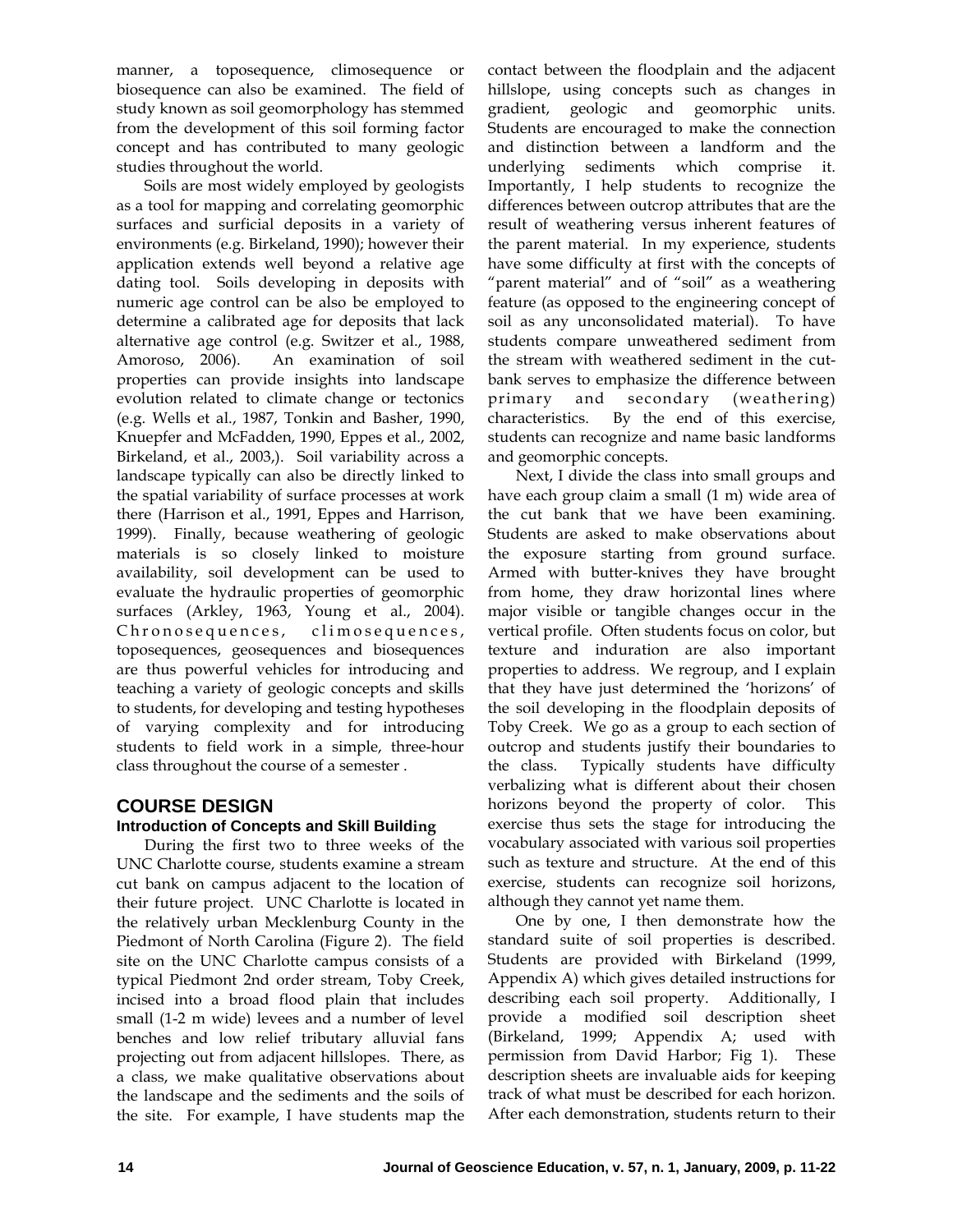own portion of the outcrop and describe the property for each horizon in their soil profile. Thus students repeat the process of description six to seven times. I split my time between different groups and assist as necessary. My emphasis in these first labs is focused on how to make objective, consistent observations about fieldderived data. Students are evaluated based on their participation (are they asking and answering questions; 50%) and on their field notebooks and worksheets (50%). Students receive points on the latter for completeness of their descriptions (are all properties described for all horizons), neatness (is everything readable and clear), and sketches (is there a scale, indicator of direction, etc.). At this point, I do not take off points for accuracy of their descriptions. I provide feedback after each lab, so that expectations are clear and improvements can be made for the next lab. After two labs, students are generally familiar with the mechanics of soil descriptions and are capable of making quantitative field observations.

Finally, I introduce students to the concepts of soil forming factors (Jenny, 1941) and soil chronosequences. Students typically find it intuitive that weathering will be affected by variables such as climate and vegetation; however concepts such as local microclimate typically require more attention. Discussing the soil forming factors approach allows review of concepts such as variables and constants and cause and effect in a geological setting. I provide examples of landscapes where chronosequences or toposequences have been examined in the past with a particular emphasis on fluvial terraces because they are a common landform in the Piedmont. The above information provides a segue to explain to the students that they will spend the remainder of the semester designing, and implementing their own soil geomorphology research project. I emphasize that the data that they collect will be unique, and thus will significantly contribute to our knowledge of soil geomorphology in this region.

# **INTRODUCTION TO THE FIELD SITE**

As a single lab exercise, before we go to the specific field site, I supply students with a twofoot-contour interval topographic map of an area of Toby Creek and indicate the field area where they will develop their chronosequence (Figure 2). In this portion of Toby Creek, there are several relatively flat concordant upland surfaces that students map (Figure 2). We review elements of topographic maps, and students convert the scale

of the map from feet to meters (an exercise that seemingly cannot be repeated enough at this academic level).

The exercise ultimately requires students to develop a geomorphology map and a topographic profile of a transect across the field area. As a class, we qualitatively note areas of similar morphology (flat, vs. steep vs. very steep) and make hypotheses about origin of the landforms that the map is depicting (floodplain, possible terraces, tributary alluvial fans, and anthropogenically modified areas). I use the concept of 'terrace' and 'alluvial fan' loosely here as the scale is rather small, and I emphasize that by examining the map, we are developing hypotheses of stratigraphy and landform origin that can be tested in the field. I review the concept of a mapping unit and explain how a geomorphologic map differs from a geologic map. Together we define mapping units for the field area (see the 2005 project description below for an example), and students then individually color in their maps using provided possible mapping units and make a key to their units. Students are graded primarily on the accuracy of their topographic profiles and their ability to follow the provided 'rules' of geologic mapping. For example, all polygons must be closed or go off the map, all areas of the map must be assigned a mapping unit, and all maps must be neat with consistent and correct labeling.

#### **Design the Experiment**

I next remind the class that the goal of the research project is to gain an understanding of how soil properties change as a function of soil forming factors in the setting of Toby Creek. Armed with this goal, their newly developed geologic maps and their understanding of soil forming factors, students develop hypotheses relating landforms and mapping units to soil properties. The list they develop typically includes the following: 1) if two areas on the map are assigned the same mapping unit (hypothesis), then the soils on those units should be similar (test of the hypothesis). 2) Soils developing on the floodplain should be less-developed than those on a landform mapped as a terrace. 3) If flat areas are terraces, then flat areas of progressively higher elevations should exhibit increasingly developed soils. Students use these hypotheses to choose and mark potential soil pit sites on their maps. Usually these pit locations consist of one to two pits on the floodplain, and three to four pits on two surfaces of different elevations which are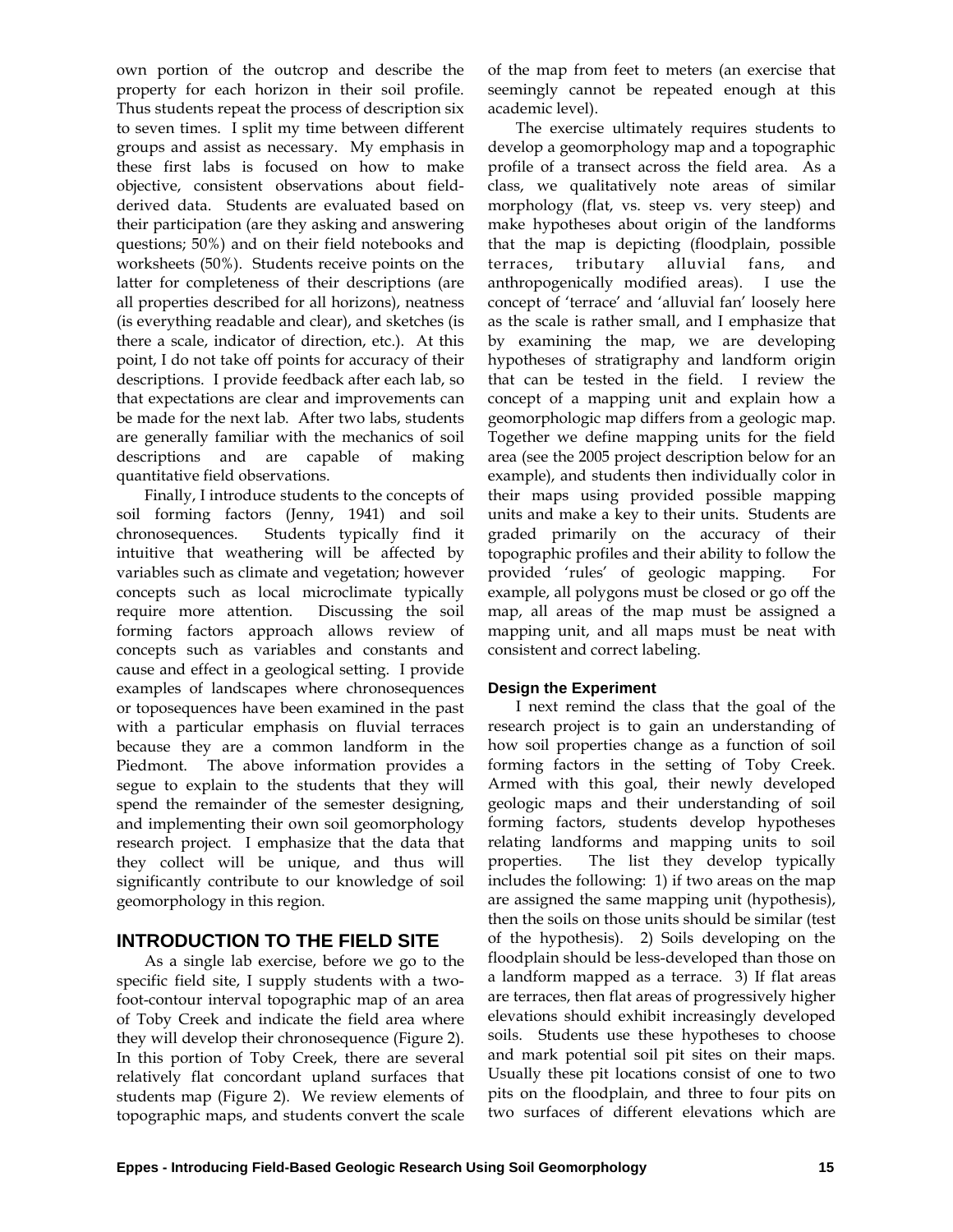office mapped as terraces.

We finally take these maps to the field. I spend a significant amount of time helping students orient themselves with respect to the topography and the units that they have mapped. Together, we find and examine the pre-defined pit locations and mapping units. We discuss map scale and topography as it relates to reality. In Toby Creek, small benches that students have often office mapped as terraces are identified in the field as tributary alluvial fans spilling out into the floodplain from adjacent ephemeral streams. If necessary, we modify their choices of pit locations to allow for an analysis of both temporal and spatial variability of soil development (i.e. more than one pit on individual surfaces). Together we establish a naming scheme for all pits and for any samples collected from the pits.

# **Project Execution**

Until this point, students have been working individually or in instructor-designated groups. I now ask the students to combine themselves into groups of 2-3. Typically there are 5-7 such groups each semester. I emphasize that working on teams is typical of research in any discipline and try to emphasize good teamwork skills. For example, students are told if there are conflicts or disagreements within groups that they be addressed as soon as they arise. To date, I have had very few issues with group work. Soil descriptions such as those executed in this project have been shown to foster good group-working skills (Mooney, 2006).

Each group digs one soil pit from the list that we developed. Typically an entire class period is necessary for this task. If old pits are employed, they must be re-excavated. Pits are dug to about 1-1.5 m depth, taking care to preserve at least one single vertical face with undisturbed ground adjacent. Following procedures outlined in Birkeland (1999) and using the provided description sheet (Figure 1), each group describes the morphology of the pit that they have dug. Over the course of the following weeks each group describes all pits in the project. Typically a single description takes an entire lab period. Initially, each soil description is graded based on completeness of observations. For example, I will not deduct points if a student describes a loam as a silt loam, however I will take off points if texture is missing from their descriptions. In future classes, I become more concerned with consistency of observations and following of instructions. If a student describes the texture of a particular horizon as a loam, but assign it a consistence of very sticky; by the definition provided in the materials that I have given them, these do not co-exist and thus points are subtracted. Each week, my expectations of their descriptions increase as they learn new concepts related to the soils that they are describing.

# **PRESENTATIONS AND DISCUSSION**

Results of the research are presented and discussed at the 'Soil Science Class Research Symposium' held at the end of the semester. This presentation constitutes a significant portion of the final grade for the course and is a substitute for a final exam. I often invite other faculty and students to attend this event. Each group develops and executes a 30 minute GSA-style presentation with each member of the group taking responsibility for different portions of the talk.

Each group presents data from all soil pits. Students are required to incorporate concepts and terminology learned throughout the semester into the presentations. I challenge students to avoid haphazardly presenting all data collected, and to focus their presentations on one or more of the hypotheses that were developed earlier in the class. I encourage them to focus on the portion of the research or the observations that they found most interesting. I urge them to be creative in terms of data presentation so that, visually, the data are clear and unambiguous. As part of their final presentations, students are asked to consolidate their field descriptions into meaningful diagrams or graphs. I encourage students to translate soil description data into numerical semi-quantitative indices so that they can be more easily compared. Students may create their own indices or they may choose to use those available in the literature, such as the classic profile development index of Harden (1991). In the Harden index, for example, soil properties are compared to those of the parent material (in this case unweathered floodplain sediment), and deviations from the parent material are assigned a number. Increasingly higher numbers indicate increasingly more developed soils. Creating and using such indices provides good experience in translating field data into a semi-quantitative record. Presentations must contain the following elements: 1) An introduction and justification of why the research is important 2) A clearly stated hypothesis or goal 3) An explanation of the methods used to test they hypothesis and achieve their goals 4) Results presented in visually clear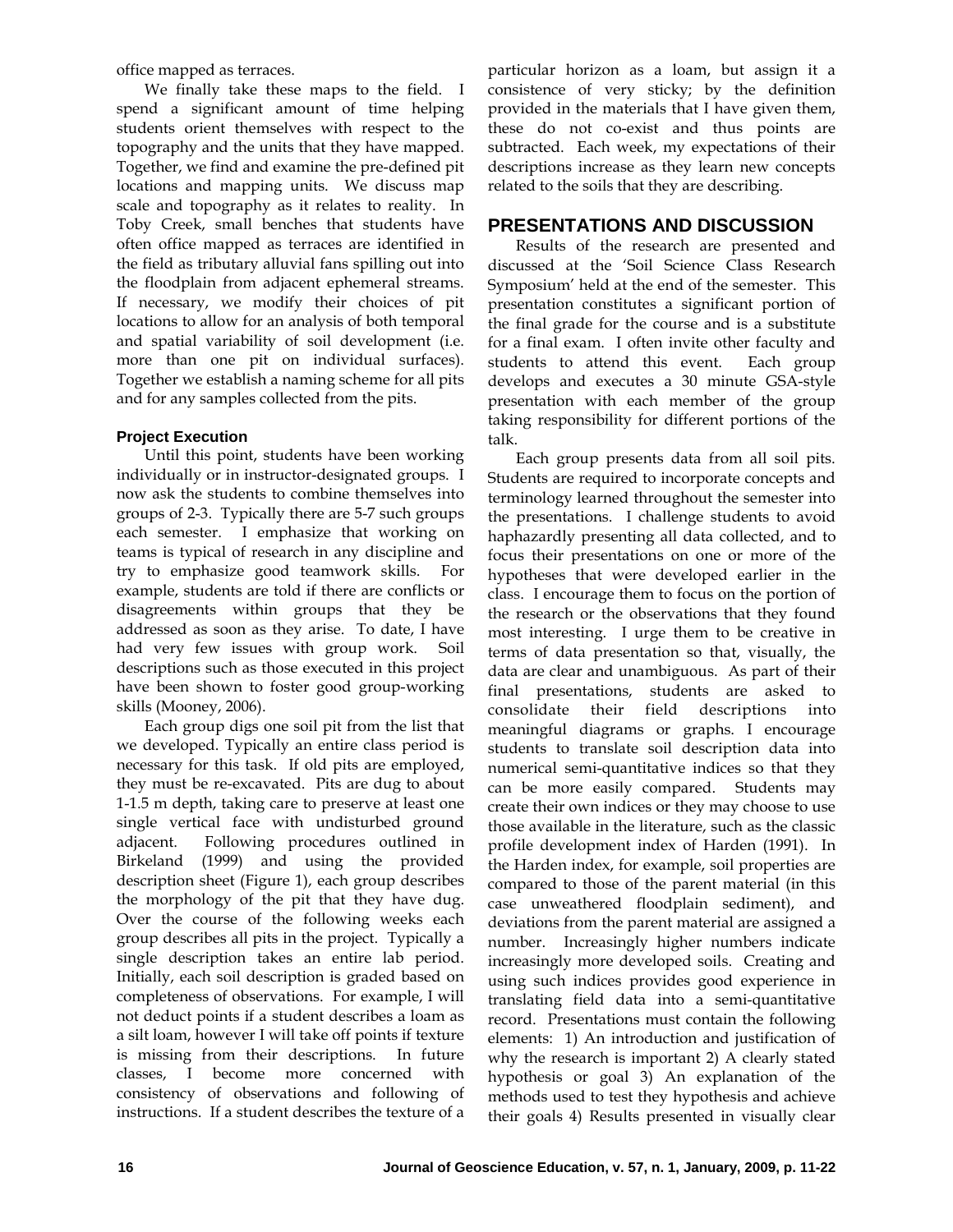





**Figure 3. . Examples of soil data presentated by students for the 2005 exercise. See text for explanation. A. Soil samples by horizon from the floodplain soil (Pit 1, far left), the lower alluvial fan surface (Pit 3, middle), and the upper alluvial fan surface (Pit 4, far right). B. Depth profile of soil rubification (after Harden , 1991) for Pit 4. C. Clay film index (after Harden, 1991) for all five soils in the 2005 project. Different bars within a single pit represent different horizons increasing in depth from left to right. Index represents relative development of clay films with respect to a chosen parent material. D. Total Profile Development Indices for all five soils in the 2005 project (after Harden, 1991). E. Illustration of Mn nodules common in many of the soils of Toby Creek with caption provided by a student group.**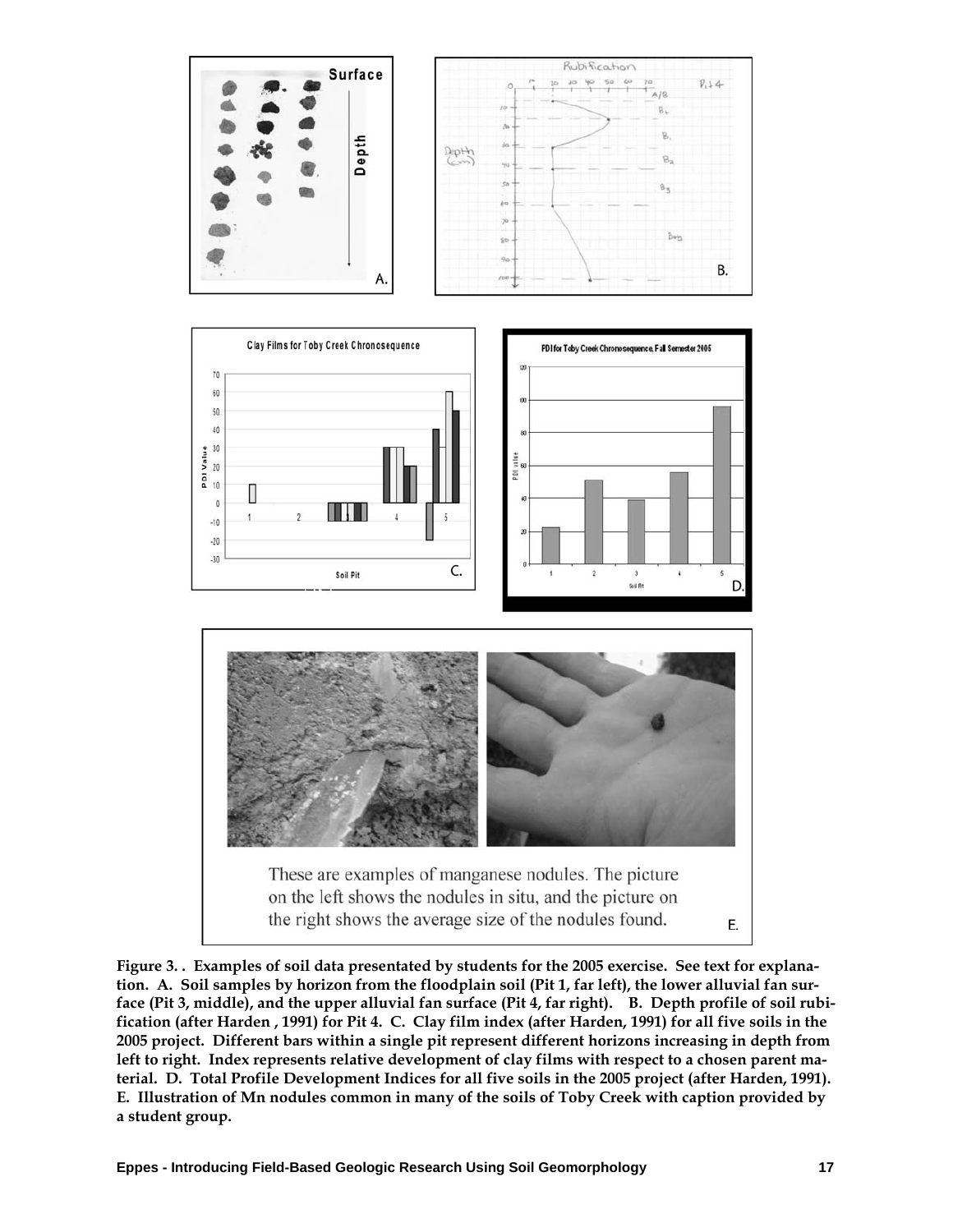graphs or diagrams and 5) Interpretation and conclusions in the context of their previously stated hypotheses and goals. Students are provided with a written description of my grading scheme for their final project presentations:

- 1) Content 33%. Is there a clear problem and/or justification of the topic presented from the beginning? Does the presentation cover the stated topic? Is there originality or creativity in the interpretation or presentation of the data? Do students correctly incorporate concepts and terminology learned in class in their presentations?
- 2) Organization 33%. Is there a logical flow of thought in the presentation? Does the audience know from the beginning what is going to be discussed?
- 3) Presentation 33%. Do the speakers speak clearly? Are visuals clear and readable?

As a final portion of the grade for the class, each student in the class is also required to ask one or more questions of another group during the discussion time. After all presentations are complete, we summarize the main similarities and differences between groups and put the overall project back in the context of soil geomorphology research in the Southeastern United States.

# **2005 PROJECT EXAMPLE**

In 2005, students mapped two tributary alluvial fan surfaces and two 'upland surfaces' in their designated field area (Figure 2). Field relationships indicated that one alluvial fan was inset into another so a relative age relationship was established, with Alluvial Fan 1 hypothesized to be older than Alluvial Fan 2. It was hypothesized that the upland surfaces were related to long-term fluvial incision, and thus the higher of the two surfaces (Upland Surface 1) was hypothesized to be older. For logistical reasons, we chose to focus our study on the tributary alluvial fans and the floodplain. Five pits were excavated and described by each group of students. Pit #1 was located on the floodplain. Pits #2 & #3 were located on Alluvial Fan 2, whose surface is approximately two meters above that of the floodplain. Pits  $#4 \& #5$  were located on Alluvial Fan 1, whose surface sits approximately 4 meters above the floodplain.

Figure 3 provides five examples of illustrations that students created for the 2005 presentations. These are typical of any year's class in that they range from purely illustrative (Figure 3E) to quantitative (Figure 3D).. The sophistication of the visuals also is variable, but hand-drawn graphs such as that in Figure 3B are accepted and allow less-computer savvy students to feel on equal footing. The following is a combined summary of the results presented by students for the 2005 project. The detail of the results is illustrative of the complexity of the ideas and conclusions that students are able to make using the data that they have collected. With only minimal change in emphasis of data collection and analysis, the same project could have highlighted other geologic disciplines such as geomorphology, sedimentology or mineralogy.

For the 2005 project, there were notable differences between soils on different surfaces and between soils on the same surface (Figure 3). The floodplain deposits expectedly exhibited relatively weak overall soil development (indicated by a low Profile Development Index number (Harden, 1991) in Figure 3D) with A-Bw-C horizonation with a buried soil at depth (visible as a darker horizon in Figure 3A) overlying undisturbed fluvial stratigraphy. Students noted that the surface soil in this pit exhibited slightly redder colors and more structure than the cutbank exposure they had previously examined. Also, the soil in Pit 1 was lacking the unweathered sand deposit from a 2004 flood which we had also observed in the cut-bank exposure. These observations led students to examine the location of the pit in more detail and to recognize that the area in question was potentially bypassed from flooding due to the presence of a crevasse splay in the nearby levee. I used this and other similar experiences to emphasize to students that we can often learn more when a hypothesis that we propose (in this case, soils developing on a single geomorphic surface should exhibit similar characteristics) is proved false.

The soils exposed by Pits  $2 \& 3$  on the lower alluvial fan exhibited similar characteristics. Both soils are developing in homogeneous, well-sorted grussy-sand that is consistent with a tributary alluvial-fan origin for this surface. The soils exhibited diffuse relatively dark A horizons which extend to approximately 20 cm to 40 cm depth (Figure 3A). These two soils also exhibit approximately 20-40 cm thick oxidized B-horizons with few if any clay films evident. Colors at the bottom of these pits were approaching that of the floodplain sediment (Figure 3A).

Pits 4 and 5 shared both similarities and differences. Pit 4 and the upper horizons of Pit 5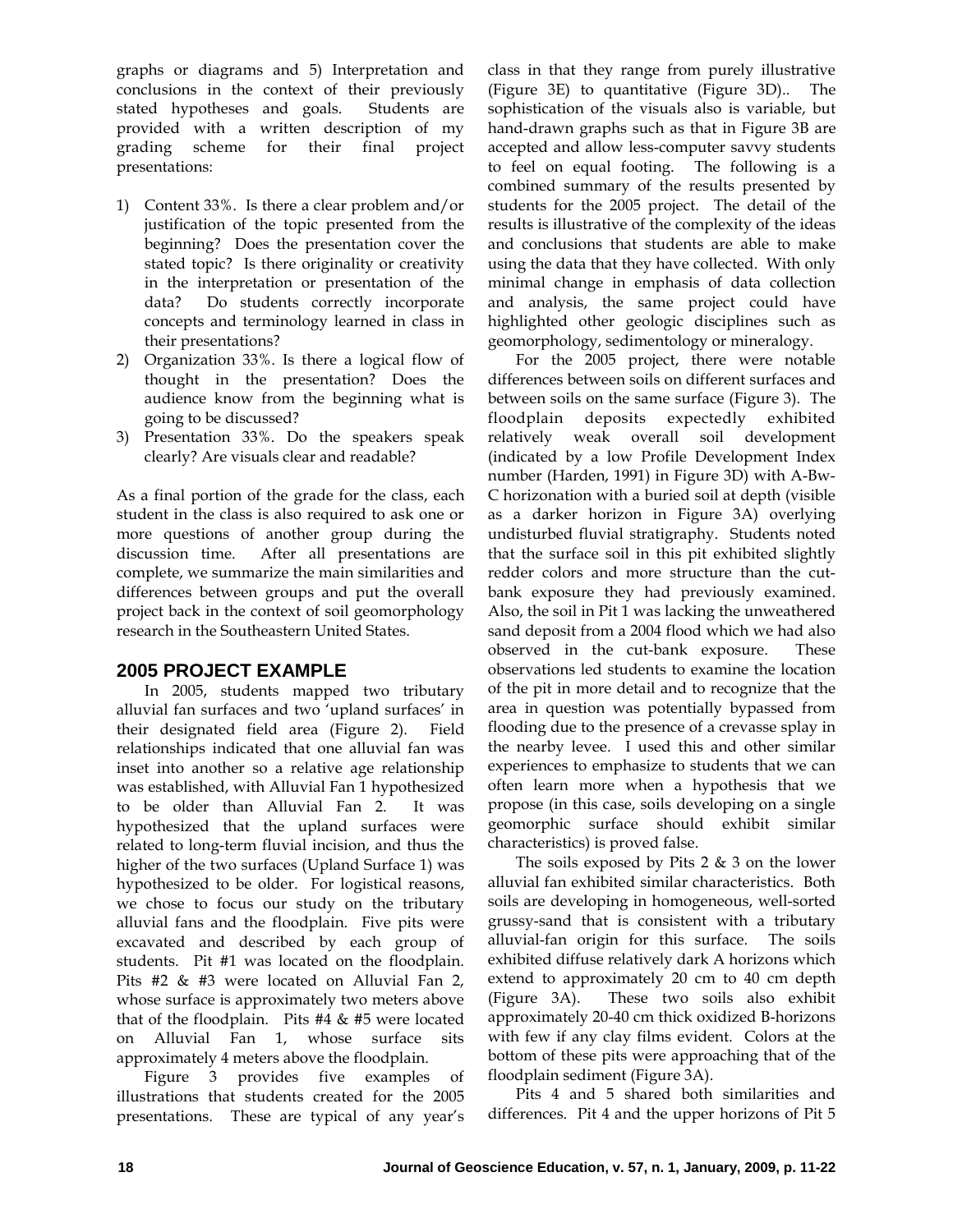were characterized by similar well-sorted sand as pits 2&3. The A horizons for these pits were much thinner (only 6-10 cm in depth) than those of Pits 2& 3 and were also much more concentrated in organic material as evidenced by darker colors. These A horizons overlie a discrete Bt horizon of 10-15 cm thickness with welldeveloped clay films developing in the sandy parent materials (Figure 3C). In Pit 4, this Bt horizon graded into a well-oxidized B horizon with occasional clay films present. Underlying a relatively thin Bt horizon in Pit 5, however, was extremely weathered, clay-rich saprolite with extensive mottling, gleying, and clay films. The overall soil development of this portion of Pit 5 was significantly greater than the other four soils examined. This difference in soil development is reflected in a high overall Profile Development Index (Figure 3D).

In the case of the 2005 study, most groups recognized the overall increase in soil development in deposits of increasingly higher elevation. There were notable exceptions to this trend, however, and these were discussed by many groups in their presentations. For example, many students noted the presence of Mn nodules in all pits regardless of age (Figure 3E). Thus, students were able to conclude that the presence of Mn is not a good indicator of soil age. The group that calculated clay film indices noted an unpredicted relative decrease in clay films from the floodplain soil to the soils on the lower alluvial fan (Figure 3C). It was suggested that the decrease was due to the fact that the buried soil in Pit 1 was used as a parent material reference, likely not an appropriate choice for their index. All groups noted that Pit 5 was the only pit prone to filling up with water after a rainfall. Many groups concluded correctly that the high clay content of this pit is contributing to periods of sustained saturation, and thus red-ox conditions, as evidenced by the extensive mottling observed there.

Some groups noted the differences in A horizon morphology between Pits 2&3 and Pits 4&5 and after some prompting were able to draw some conclusions. The relatively high permeability of the sandy matrix in Pits 2&3 permitted dark organic material to be transported to deeper portions of the soil profile, thus resulting in relatively diffuse, thick A horizons. It was suggested that this transportation was not possible in the soils of Pits 4&5 because sufficient clay had accumulated to retard infiltration into these soils. Thus the soil development of the B horizon resulted in a change in the development of the A horizon. A final interesting conclusion from the 2005 project was the recognition that deposition of tributary alluvial fans in the Toby Creek drainage is episodic, as is evidenced by fans with different degrees of soil development. Pit 5 provided evidence that the thickness of these fans is variable and that an older, more weathered landscape is preserved beneath them.

### **STUDENT RESPONSE**

Numerous aspects of the soil geomorphology project have produced positive learning results and experience for students. First, I have found, as have others (e.g. Gomezdelcampo, 2006) that putting the students' work in the context of a topical research problem engages students and encourages care in data collection and critical thinking in a way that a simple assignment does not. Each individual exercise or soil description is given meaning beyond the mechanics of the assignment itself. The fact that students were able to take simple observations, such as noting the presence of Mn nodules, and discuss them in the context of broader hypotheses, demonstrates the success of the project in capturing the students' attention and creativity. The quality and depth of presentations and proceeding discussions demonstrated students newly acquired abilities to synthesize their own field data in the context of new pedologic concepts and their own hypotheses. By the end of the project, students are employing geologic observation skills, vocabulary and concepts with a sometimes surprising fluency.

The teamwork component of the course is an overall positive experience for students. I find that working in teams inspires students to assist one anther, creates a more continuous flow of ideas and helps with the tedium associated with describing sediment and soil properties. I find that group work inspires students to go beyond what is expected of them. For example, students are only required to describe each soil pit in the project. Most groups, however, returned to the field area after class to collect additional data or documentation. For example in 2005, most groups took photographs of the pits and surrounding area, and one group took microphotographs of samples. These types of additional efforts provide further proof that the project has promoted scientific inquiry and made students feel invested in the outcome of their work. The majority of difficulties in group work have come from the preparation of the final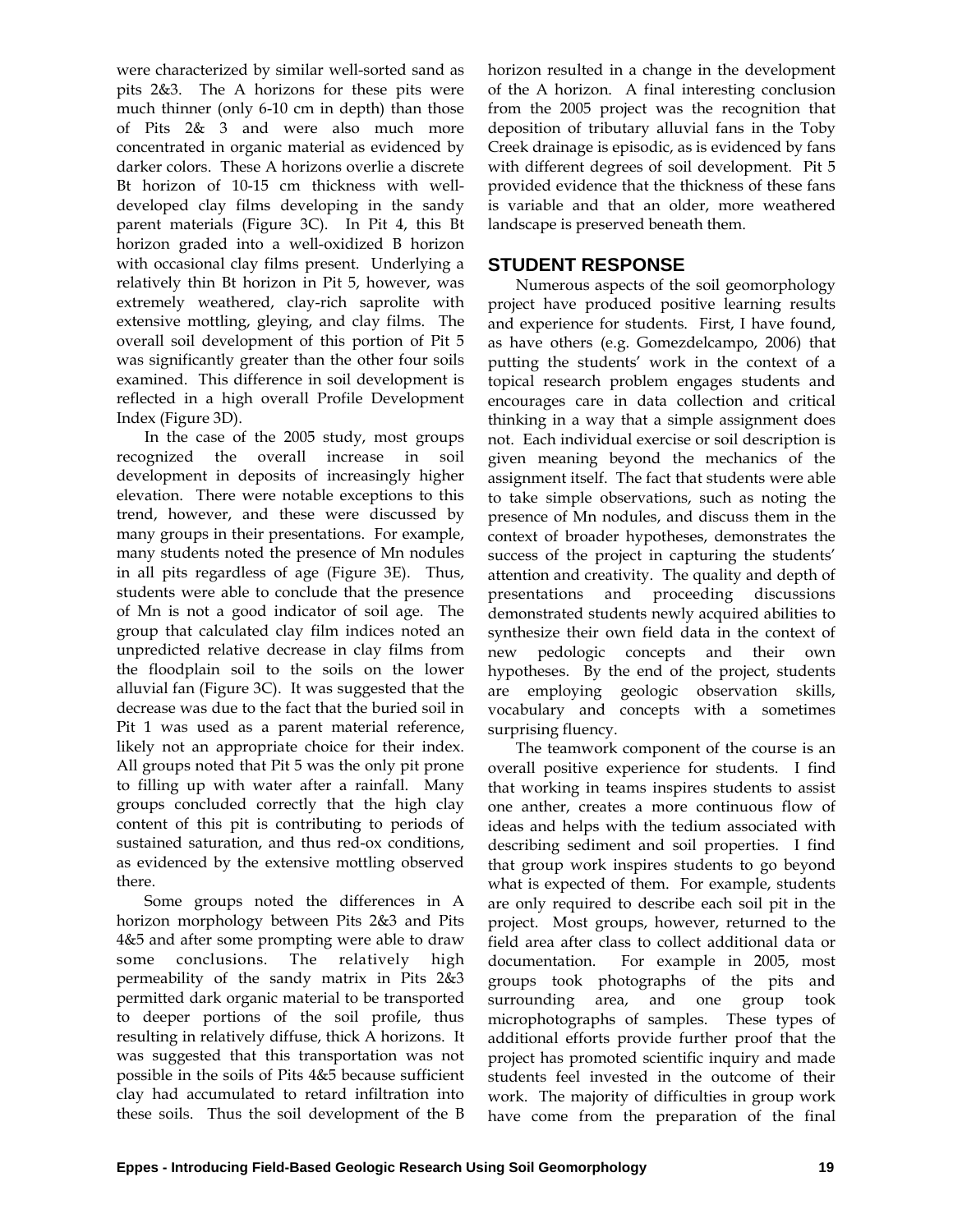presentation. With emphasis on work equality when the assignment is made, however, I can generally reduce scenarios where one person in the group does the majority of the work.

Although digging soil pits is arduous exercise, I find that students feel more 'attached' to their pit once it is excavated than they do if someone else dug it or it was a natural exposure. Such sweatequity investment unavoidably leads to curiosity and exploration. As students dig, they inevitably note differences in soil properties such as induration and color. These differences seem to pique their curiosity (or perhaps provide an excuse to stop digging) and to generate questions, therefore digging is beneficial and not a waste of class time.

The repetitive nature of the soil descriptions also serves students well. All students make noticeable improvements in the accuracy and precision of their observations over the course of this data collection portion of the exercise. By the last pit, students feel confident in their ability to describe sediment, rock and soil. By the end of the course, students feel comfortable and are successful in presenting results of their data collection during the 'Seminar'. The excitement of the seminar comes, however, when students discuss their interpretations of the data after all presentations have been made. Each student is required to ask 3-4 questions of the different groups as a requirement of the seminar. The groups typically share similar data-sets and are often 'amazed' that that most groups independently made the same observations that they did. Although different groups tend to focus on a variety of differences between soil pits, because all students have collected data from the same sites, they quickly become engaged in the question and answer section and the discussion.

Students' overall feedback regarding their semester long project has been positive. On more than one occasion, students have felt sufficiently invested in their work to present their results at the UNC Charlotte- and/or the North Carolina State- Undergraduate Research Symposium. Students' independent efforts to develop these posters and present them at conferences speak to their enthusiasm about the research that they have completed. Other students have indicated to me that the knowledge and skills that they gained during the soil chronosequence project aided them in gaining employment with geotechnical and environmental consulting firms. In general, the soil geomorphology project in the UNC Charlotte Soil Science course has been a positive component of our geosciences curriculum.

# **CONCLUSIONS**

As other studies have demonstrated, it has been my experience that a field-based research project can provide a good first comprehensive exposure to geological field research. Soil development is closely linked to the properties of the environment in which soils are forming. Thus in a soil-based project, students are required to make sedimentological, geomorphological, hyrological and ecological observations in order to interpret the soil data that they collect. This type of soil analysis far exceeds the coverage of Soil Taxonomy that is included in most introductory geology textbooks. Soils developing in floodplain and adjacent environments in the piedmont of North Carolina are influenced by the local hydraulic and geomorphic conditions of the landscape in which they are forming as well as by the temporal changes in the physical properties of the parent materials. It is an important lesson for students to recognize that soil properties can provide enormous information about the landscape in which they are forming. Concepts related to such a project are universal to fieldbased research and thus provide a sound first exposure to geological field work and practices.

### **REFERENCES**

- Apedoe, X., Walker, S., Reeves, T., 2006, Integrating inquiry-based learning into Undergraduate Geology, Journal of Geoscience Education, v. 54, p. 414-421.
- Amoroso, L., 2006, Age calibration of carbonate rind thickness in late Pleistocene soils for surficial deposit age estimation, southwest USA, Quaternary Research, v. 65, p. 172-178.
- Arkley, Rodney J., 1963, Calculation of carbonate and water movement in soil from climatic data, Soil Science, v. 96, p. 239-248.
- Barstow, D., and Geary, E., editors, 2002, Blueprint for change: Report from the national conference on the revolution in earth and space science education. Cambridge, MA, Technical Education Research Center, 100 p.
- Birkeland, P.W., 1990, Soil geomorphic research: A selective overview, Geomorphology, v. 22, p. 207-224.
- Birkeland, P., 1999, Soils and Geomorphology, Oxford University Press, New York, 430 p.
- Birkeland, P. W.; Shroba, R. R.; Burns, S. F.; Price, 1 A. B.; and Tonkin, P. J., 2003, Integrating soils and geomorphology in mountains; an example from the Front Range of Colorado, Geomorphology, v. 55, p. 329-344.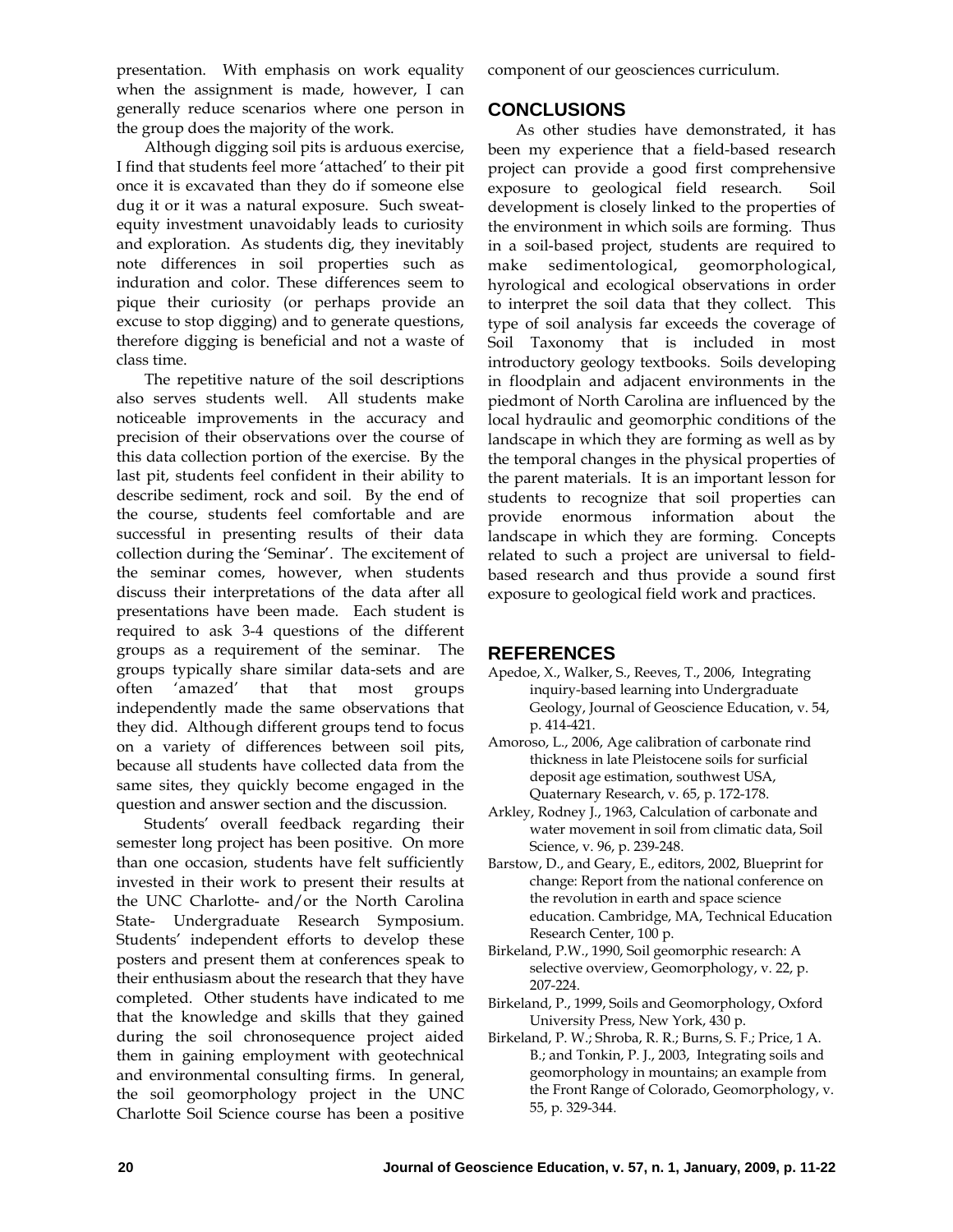Bockheim, J. G., Marshall, J. G., and Kelsey, H. M., 1996, Soil-forming processes and rates on uplifted marine terraces in southwestern Oregon, USA, Geoderma, v. 73, p. 39-62.

Bogner, F.X., 1998, The influence of short term outdoor education on long term variables of environmental perspective, Journal of Environmental Education, v. 29, p. 17-29.

Buol, S. W., F. D. Hole, R. J. McCracken, and R. J. Southard, 1997, Soil Genesis and Classification: Iowa State University Press, Ames, IA, 527 pp.

Brady, Nyle C.; Weil, Ray R. 1999. The nature and properties of soils: twelfth edition. Upper Saddle River, NJ: Prentice Hall. 881 p.

Busacca, Alan J., 1987, Pedogenesis of a chronosequence in the Sacramento Valley, California, U.S.A.; Application of a soil development index, Geoderma, v. 41, p. 123-148.

Cavallo, A. M. L., Potter, W. H., and Rozman, M., 2004, Gender differences in learning constructs, shifts in learning constructs, and their relationship to course achievement in a structured inquiry, yearlong college physics course for life science majors, School Science and Mathematics, v. 104, p. 288-300.

Elkins, J., Elkins, N., 2007, Teaching geology in the field: significant geoscience concept gains in entirely field-based introductory geology courses, Journal of Geoscience Education, v. 55, p. 126- 132.

Eppes, M.C., and Harrison, J.B.J., 1999, Spatial variability of soils developed on basalt flows in the Potrillo Volcanic Field southern New Mexico: prelude to a chronosequence study, Earth Surface Processes and Landforms, v. 24, p. 1009- 1024.

Eppes, M. C., McFadden, L. D., Matti, J., and Powell, R., 2002, Influence of soil development on the geomorphic evolution of landscapes; an example from the Transverse Ranges of California, Geology, v. 30, p. 195-198.

Fuller, I., Gaskin, S. and Scott, I., 2003, Student perceptions of geography and environmental science field work in the light of restricted access to the field caused by foot and mouth disease in the UK in 2001, Journal of Geography in Higher Education, v. 27, p. 79-102.

Garvey, D., 2002, The future role of experiential education in higher education, Zip Lines: The Voice of Adventure Education, v. 44, p. 22-25.

Gile, L. H., Hawley, J. W., and Grossman, R. B., 1 1981, Soils and geomorphology in the Basin and Range area of southern New Mexico-Guidebook to the Desert Project, New Mexico Bureau of Mines and Mineral Resources, Socorro, New Mexico, USA, 222 p.

Gomezdelcampo, E., 2006, Using student-managed projects to enhance the capstone experience, Journal of Geoscience Education, v. 54, p. 572- 577.

Harden, J., 1982, A quantitative index of soil development from field descriptions: Examples from a chronoseqeunce in central California, Geoderma, v. 28, p. 1-28.

Harrison, J. B. J., McFadden, L., and Weldon, R. J., III, 1990, Spatial soil variability in the Cajon Pass chronosequence; implications for the use of soils as a geochronological tool, Geomorphology, v. 3, p. 399-416.

Jenny H., 1941, Factors of Soil Formation, McGraw-Hill, New York, 109 p.

Keller, C. K., Allen-King, R. M., and O'Brien, R., 2000, A framework for integrating quantitative geologic problem solving into courses across the undergraduate geology curriculum, Journal of Geoscience Education, v. 48, p. 459-463.

Knuepfer, P., and McFadden, L., 1990, Soils and Landscape Evolution, Special Issue of Geomorphology, Elsevier, Amsterdam, The Netherlands.

Levine, Elissa R., and Ciolkosz, Edward J., 1983, Soil development in till of various ages in northeastern Pennsylvania, Quaternary Research, v. 19, p. 85-99.

Lichter, J., 1998, Rates of weathering and chemical depletion in soils across a chronosequence of Lake Michigan sand dunes, Geoderma, v. 85, p. 255-282.

Markewich, H.W., and Pavich, M.J., 1991, Soil chronosequence studies in temperate to subtropical, low-latitude, low-relief terrain with data from the eastern United States, Geoderma, v. 51, p. 213-239.

McFadden, L.D., Ritter, J.B., and Wells, S.G., 1989, Use of multiparameter relative-age methods for age estimation and correlation of alluvial fan surfaces on a desert piedmont, Eastern Mojave Desert, California, Quaternary Research, v. 32, p. 276-290.

Mooney, S., 2006, A simple group work approach for effective field work: a soil sciences case study, Journal of Geosciences Education, v. 54, p. 74-79.

National Research Council, 2000, Inquiry and the national science education standards: A guide for teaching and learning, Washington, DC, National Academy Press, 224 p.

Reheis, M.C., Sowers, J.M., Taylor, E.M., McFadden L.D., and Harden, J.W., 1992, Morphology and genesis of carbonate soils on the Kyle Canyon fan, Nevada, U.S.A, Geoderma, v. 52, p. 303-342.

Schaetzl, R.J. and S.N. Anderson. Soils: Genesis and Geomorphology. Cambridge University Press. 832 pp.

Schoeneberger, P.J., Wysocki, D.A., Benham, E.C., and Broderson, W.D. (editors), 2002. Field book for describing and sampling soils, Version 2.0. Natural Resources Conservation Service, National Soil Survey Center, Lincoln, NE.

Soil Survey Staff, 1993, Soil Conservation Service National Soil Survey Handbook Part 17 618, Title 430-VI, US Dept of Ag. (USDA), U.S. Govt.